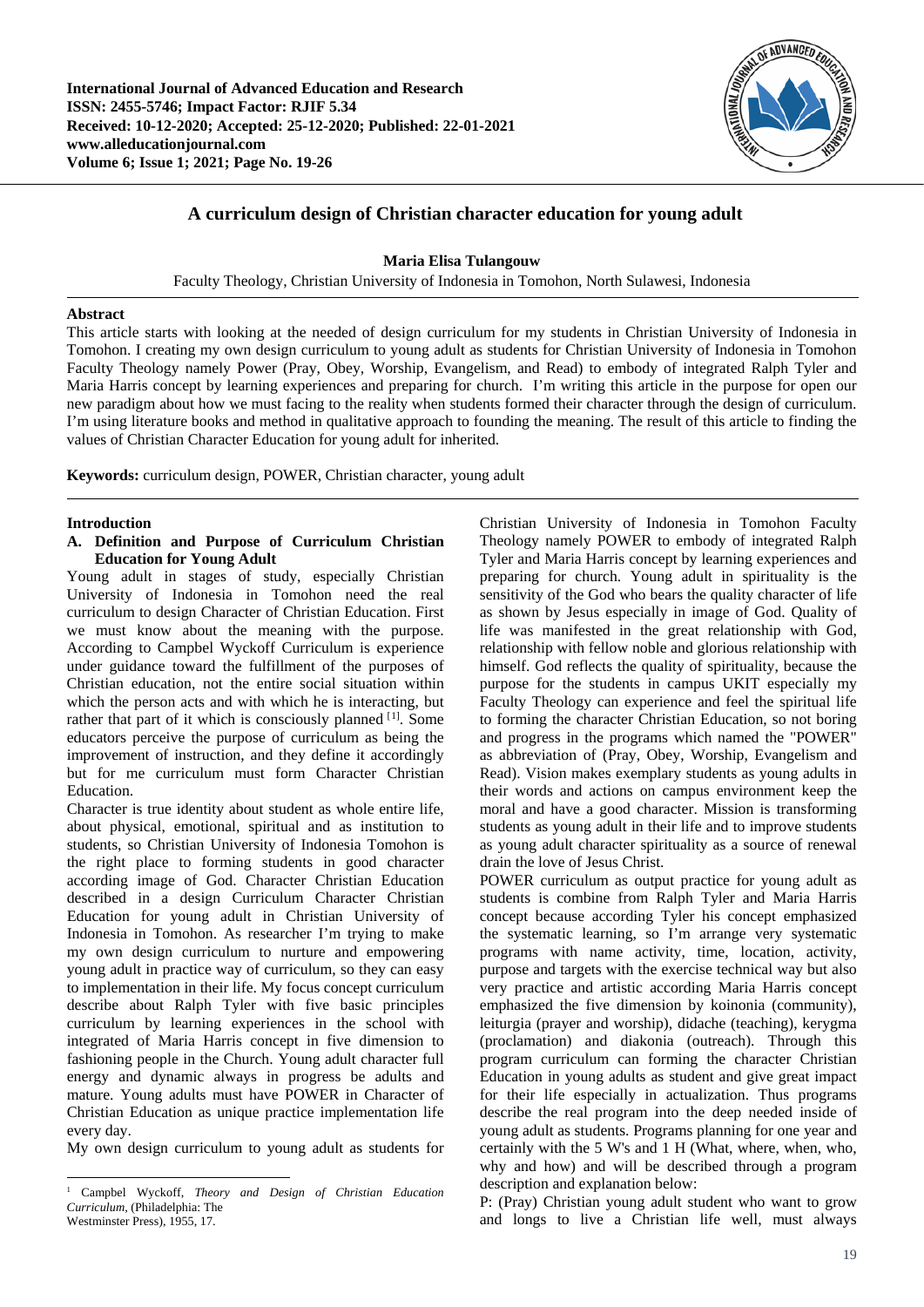communicate with God through prayer. Prayers is breath of life and it's part of *leiturgia.* In his/her prayer expressed their thanks speech, confessed his/her sins and also submit his application, either for yourself or for someone else. God promises to always be close to all the people who come to Him in prayer as Hannah in prayer (1 Samuel1 :12-28). God hear the heart and when pray it is as a "heart monitor" installed in every person and when the heart truly reaches out to God as God, no longer looking to it self or others, He responds with the gift of "life from above"<sup>[[2](#page-1-0)]</sup>. Jesus as Master of peace and He also prayer to his Father on heaven at Getsemani when preparing time to sacrifice his self for salvation the world.

Character life of Jesus in every prayer becomes good character and example to relation with God and communication with intimacy of power in Jesus name. Pray teach the students become good character in their communication with God, because if in their life the communication with God is good, so it's mean the relation also with another human will better. Through prayer the Holy Spirit guides us in God way. Pray also become comfort thing to hospitality and renovation the heart. We will heal when visit and caring each other to sharing time for complete each other in prayer community. Points of prayer will make the counseling as mediation in Universities environment or church in congregation.

**O: (Obey**) In Luke 1:38 John says that the obedience of Mary as a person is a sign of the love of God. But we will not be able to do it on our own. That's one reason why God gave us the Holy Spirit. When we surrender to Him, the Spirit of God gives strength for young adult as students to walk with Him in obedience and take any risks. Jesus in his Character to obey his Father mission to save the world even though must suffering and took the risk. Jesus growth up from children become teenager and he obey to his parents when they looking for Jesus in Synagogue. The obedient become power to forming the young adult life to understanding what God purpose to their life and He never disobedient. In case even thought the Judas already betray and sale him but God plan become real process as real curriculum life in whole mission from the beginning until the last time. Obey is part of *diakonia* because the outreach for the whole life and in obedient character of students formed by Holy Spirit and guiding the students in process of learning to follow God will because the result is humble of heart. *Diakonia* teach also to sharing and care another person to give the meaning of life.

**W: (Worship)** As a person, she must worship God in thought, deed, his prayers and so forth. Students should be an example to worship and offer praise to God with other people of God (Psalm 111: 1, Hebrews 10: 24-25). At the level of the human spirit, nothing can be hidden. Lying always depends upon the use of our body  $[3]$  $[3]$  $[3]$ . Worship is part the implementation of koinonia because in community the character will formed by another character to building relation from heart to heart, to knowing about each other. Character of students also will develop because in worship can show the talent as part of God grace. Students can

 $\overline{a}$ 

improve and learning about leadership and to arrange the creativity of worship. We worship Him in the spirit and truth, so the intimacy with God is important feeling. He show the true way because by Jesus as savior we get the power of communion.

**E: (Evangelism)** The good news about Jesus Christ must be shared with others through the testimony of everyday life for women like Ruth (Ruth 1:16-17). The aim of Christian Education is maturity in Christ to the glory of God. The Word must be personally, actively appropriated. Knowledge alone is not power, but the effective use of knowledge [[4\]](#page-1-0). Evangelism is part of Kerygma because proclamation about Gospel is all about good news for all believers and the character of Jesus is the risen and core of our life. The students can form with exercise practice and directly show the power of faith to spread the blessing and love of God. With their real attitude and behavior as Christian become real example for other unbelievers. I know the Christian of spiritual life increasing in part of proclamation. In *kerygma* give the right implementation character of Jesus love. In Jesus we believe the power of His name almighty.

**R: Read**, (reading the Bible). One source of spiritual growth that affect us directly is the Bible. Students in learning should read the Bible on a regular basis because the Word of God is spiritual and can forming the character Christianity like milk once solid foods that will foster our spirituality (II Timothy 3:16, I Peter 2:2, Hebrews 5:12-14). The Bible tells how a should life, because the Bible is basic for teaching the good way to forming their Character in Christian Education way according of Jesus example in teaching. Dallas Willard mention in part hearing God in Scripture "*Prepare yourself to receive from God. Close your eyes and breathe out slowly. Ask God to give you an openness to hear whatever the Spirit wishes to bring to you today."[[5](#page-1-2)]* Read is part of *didache* because through Words of God especially in Jesus teaching we can know the right decision to action in thinking and attitude. Character so important forming the students to know the knowledge of God. The fear of the LORD is the beginning of knowledge (Proverbs 1:7a). As students we can keep God Words and store up His commands in heart.

The core of Character Christian Education base on the Bible because in process of learning and the teaching must impress as in Deuteronomy 6:6-7 said: *"These commandments that I give you today are to be upon your hearts. Impress them on your children. Talk about them when you sit at home and when you walk along the road, when you lie down and when you get up."*

Keeping in mind that the Word of God, properly speaking, is the inspired content and spiritual substance of the Scriptures and that the words are only the form and vehicle of the Word, we can readily see why the term "word" in the Bible usually refers to a message and way of life-the truth of life. The Bible calls the Word of the cross, the word of the kingdom, the words of salvation, the word of the spirit, the word of Christ, the word of truth, the word of life. John

 $\overline{a}$ 

<span id="page-1-0"></span><sup>2</sup> Williard Dallas, *Renovation of The Heart Putting on The Character of Christ,* (United State America:

<span id="page-1-2"></span><span id="page-1-1"></span>Navpress), 1935, 149.  $3$  Dallas,  $149$ .

<sup>4</sup> Lois Lebar, *Education That Is Christian,* (America: Christian Publication), 1951, 206.

<sup>5</sup> Dallas Williard, *Hearing God,* (United State America: IVP Books), 1935, 103.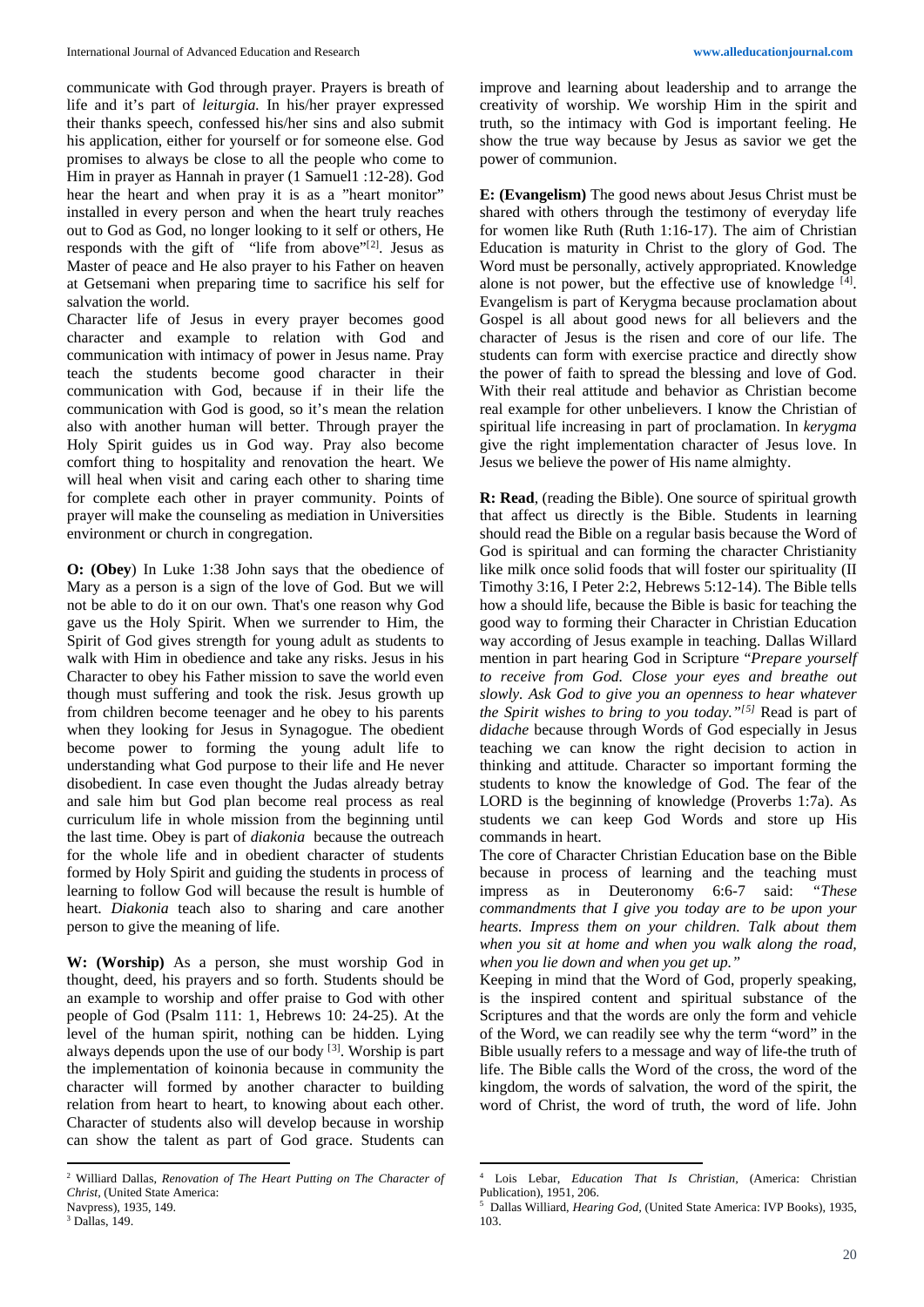called it "the truth of your life." (Third John 3)<sup>[[6\]](#page-2-0)</sup>. Character of Christian Education is the truth teaching in words of God. The Words of God said in 2 Timothy 3:16-17 *"All Scripture is God-breathed and is useful for teaching, rebuking, correcting and training in righteousness, so that the man of God may be thoroughly equipped for every good work.*" The implementation not just to reading, but the function Words of God as principles to making decisions.

**POWER:** curriculum is part of daily activity and as my input for implementation in student life at campus, especially in class when teaching every course as Lecturer. This curriculum does not just preparing for students in campus but also until in the church. The courses to teaching as example in my planning same with my courses along I study at PCTS Seoul, South of Korea like Christian Education Ministry, Human Development, Christian Education for Women, Modern Christian Education, Biblical Christian Education, Christian Education and Spirituality, if possible particularly Christian Education for Young Adult.

I'm so interesting with young adult because according my opinion character of young adult very important to determine progress of development in Christian Education. Many education but for Christian University of Indonesia especially Faculty Theology should preparing the right education to form the character in Christian way, so young adult ready facing every challenge and take boundaries for best future in Christian Education. Young adults will become the curriculum life itself. The curriculum should not be viewed as the stagnant on campus but also will continue develop in impact of Church because the real impact of forming character Christian Education when they become educator or pastor and minister. We can look output as result by process in their behavior.

When talking about the area of curriculum, many authorities prefer to label their writings curriculum development. Organizing the curriculum is another important phase to be considered. This organization is concerned with relating students, space, content, time activities and teachers <sup>[[7\]](#page-2-1)</sup>. The Special Committee on the Curriculum Guide Division of Christian Education found out that the word "*curriculum"* is hard to describe precisely because it is used in the many ways, on the basis of broad and narrow concepts. Even so, it is helpful to be familiar with the different uses in order to understand clearly the relationship of curriculum to Christian Education and its function in the educational process. They started from the broad concept of curriculum. In this sense it has been defined as experience under guidance toward the fulfillment of the purposes of Christian Education<sup>[[8](#page-2-2)]</sup>.

Christian Education can't separate with Religious Education. Religious Education is a discipline because it is an inquiry into teaching and learning as models and means

 $\overline{a}$ 

of response to revelation <sup>[[9\]](#page-2-3)</sup>. Christian Religious Education is intended to increase spiritual potency and forming students to become a man of faith and fear of God Almighty and noble. Includes ethics morals, manners, and morals as the embodiment of religious education. Increase spiritual potency include recognition, understanding, and cultivation of religious values, and practice these values in individual and collective life of society. Increase the spiritual potential of ultimately aiming at the optimization of the various potential reflects the actualization of human dignity as God's creatures.

Application of Competence and Basic Competence Standards in the field of Christian Religious Education (CRE), very precise in order to realize CRE models that achieve a transformation in the lives of Christian students in college education. Competence Standard and Basic Competence gives equal space to each learner with a distinct uniqueness to develop an understanding of the Christian faith in accordance with the understanding, skills and creativity levels respectively. Competence Standard and Basic Competence Education Christianity is not a "moral standards" are set to tie Christian students, but the assistance and guidance for learners in doing an encounter with God to express the results of that encounter in everyday life. Learners learn to understand, recognize and associate with God intimately because actually God exists and has always existed and work in their lives. He is a Companion in the Life of Children.

The purpose of Christian education according to Miller is to offer *"the reconciliation that comes through Christ, also, other Christian educators, such as religious education as a practice of learning to be a servant of the redemptive God."*  Through learning Christian identity, we learn God's grace and God's reconciliation for all of creation. Identity is rooted in the unique story, tradition, and practices of the Christian faith community taught through initiation and Baptism, conversion, and living. For them, forming Christian identity is an embodied goal in Christian religious education. "The clue to Christian education is the rediscovery of a relevant theology which will bridge the gap between content and method, providing the background and perspective of Christian truth by which the best methods and content will be used as tools to bring the learners into the right relationship with the living God who is revealed to us in Jesus Christ, using the guidance of parents and the fellowship of life in the church as the environment in which Christian nurture will take place" [[10](#page-2-4)].

The most crucial question in structuring a curriculum is the question of its center. Do not all Christians agree that both authoritative content and personal experience are essential if pupils are to appropriate for themselves the full salvation that is offered to them in Christ. Neither factor of the curriculum, content or experience, can be omitted or minimized with impunity. But one of them must constitute the center around which the other revolves, the source of authority upon which the other depends as a secondary element

 $\overline{a}$ 

<span id="page-2-0"></span><sup>6</sup> Allan Hart Jahsman, *Power beyond words (Communication Systems of the Spirit and ways of*

*teaching religion,* (London: Concordia Publishing House), 1969, 23.

<span id="page-2-3"></span><span id="page-2-1"></span><sup>7</sup> Harold T. Johnson, *Foundations of Curriculum,* (Colombus, Ohio: Charles E. Publishing Company, 1968), 1.

<span id="page-2-2"></span><sup>&</sup>lt;sup>8</sup> Special Committee on The Curriculum Guide Division of Christian Education, *A Guide for*

<span id="page-2-4"></span>*Curriculum in Christian Education,* (National Council of Churches of Christ in the U.S.A., Chicago, U.S.A), 1955, 24.

<sup>9</sup> Campbel Wyckoff, *Toward a Definition of Religious Education as a Discipline in Religious*

*Education, vol. 62,* (New York Westminster), 1967, 387-394.

<sup>10</sup> Jack Seymour, *The Clue to Christian Religious Education, Uniting Theology and Education,*

<sup>(</sup>Nashville: Abingdon Press) 2004, 272-286.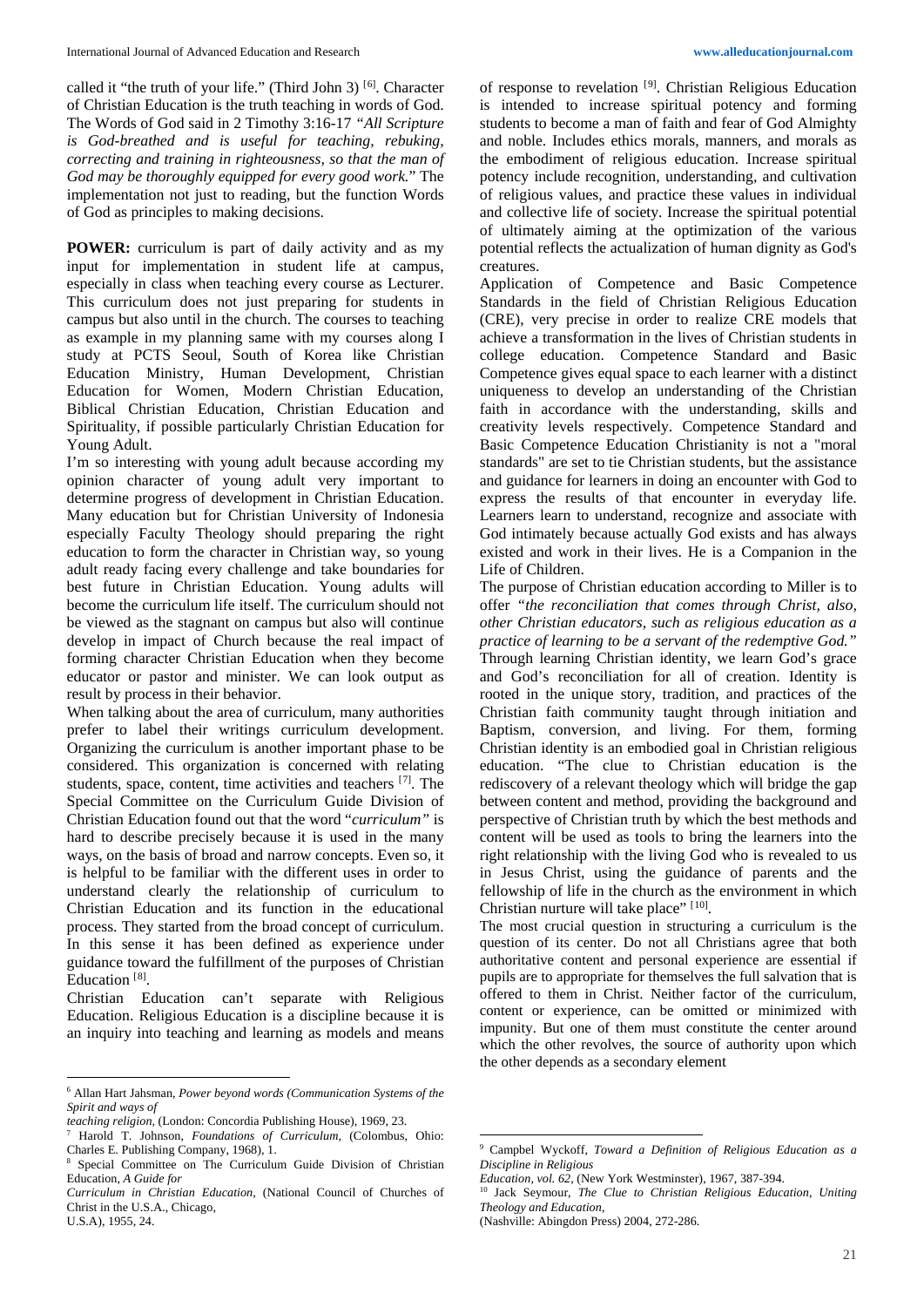| anı<br>١F |  |
|-----------|--|
|-----------|--|

| No. | <b>Name Activity</b> | Time                                                                      | Location       | <b>Activity</b>  | <b>Purpose and targets</b>  | The exercise technical way |
|-----|----------------------|---------------------------------------------------------------------------|----------------|------------------|-----------------------------|----------------------------|
|     | "Walking Pray"       | , $  \overline{\text{Every day}}$ along one $  \text{Every Place way.}  $ |                | Pray in the mind | Sensitivity training for    | While walking the prayer   |
|     |                      | vear.                                                                     |                | and heart.       | All students on campus.     | performed.                 |
|     | "Healing Pray"       | Once a month (30)                                                         | Pavilion.      | Sharing prayer   | Restore relation among      | Pray for each other.       |
| ٠.  |                      | minutes).                                                                 |                | points.          | Lecturer with students.     |                            |
|     | "Visit Pray"         |                                                                           | Office         | Hearing and      | Reinforce heart of Lecturer | Counseling and pray for    |
|     |                      | Once in two months                                                        | Administration | prayer           | with Campus official        | everything.                |

### **Table 2**

|  | <b>No. Name Activity</b>                    | Time                                                   | <b>Location</b> | <b>Activity</b>                        | <b>Purpose and targets</b>                                         | The exercise technical way |  |
|--|---------------------------------------------|--------------------------------------------------------|-----------------|----------------------------------------|--------------------------------------------------------------------|----------------------------|--|
|  | "Sow the seeds The first month Vacant land" |                                                        |                 |                                        | Planting Chili, garlic and Instill a love of nature created by God | Planting together.         |  |
|  | of Love"                                    | of march.                                              |                 | behind campus. make a living pharmacy. | for all students.                                                  |                            |  |
|  | "Songs of                                   | $\sqrt{\frac{1}{2}}$ Every week on $\vert$ Campus Room |                 | Exercise                               | Developing talent every young adult                                | Combination each           |  |
|  | Students"                                   | Saturday.                                              |                 |                                        | as new generation students                                         | generation.                |  |
|  | "Craft of                                   | Once in six                                            | Yard on         | Bazaar                                 | Funding support and improve skills                                 | Selling all day.           |  |
|  | Hands"                                      | months                                                 | campus          |                                        | for students and official administration                           |                            |  |

#### **Table 3**

| No. | <b>Name Activity</b> | Time                        | Location      | <b>Activity</b>              | <b>Purpose and targets</b>         | The exercise technical way |
|-----|----------------------|-----------------------------|---------------|------------------------------|------------------------------------|----------------------------|
| 1.  | "English"            | Once in two                 |               | Praise and Worship<br>Chapel | Improving the quality of worship   | Alternative                |
|     | Worship"             | weeks                       |               |                              | for Lecturer and students          |                            |
| ۷.  | "Rainbow"            | Three days                  | "Hill Prayer" | Training creative            | Setting up a students who is ready | Regulated by committee     |
|     | Worship"             |                             |               | worship                      | to serve the Lord                  |                            |
|     | "Composed            | Every weekend Room Lecturer |               |                              | Hone Skills of Lecturer with       |                            |
|     | worship"             |                             |               | Compose Liturgy              | official administration            | Cooperate                  |

# **Table 4**

|    | No. Name Activity         | Time                                         | Location                    | <b>Activity</b>                                   | <b>Purpose and targets</b>                                                | The exercise technical way                                  |
|----|---------------------------|----------------------------------------------|-----------------------------|---------------------------------------------------|---------------------------------------------------------------------------|-------------------------------------------------------------|
|    | "Freedom<br>Evangelism"   | Once in year after<br>last semester on June  | Brothels and<br>Prisons     | Evangelism<br>ministry                            | Make students brave to<br>proclaim Good News                              | Observation and sharing care                                |
|    | "Testimony<br>Evangelism" | Once in beginning of<br>the week             | Synod office<br><b>GMIM</b> | Prepare for the<br>mission of Gospel              | Form the competent office.<br>workers and students in<br>evangelism       | Combine Evangelism<br>between official campus<br>with Synod |
| 3. | "Evangelism"<br>Seminar"  | Last Year on<br>December along a<br>two days | Auditorium                  | Evangelism<br>Inspiration Hall outreach materials | Prepare a strategy for<br>evangelism ministry for<br>students of Lecturer | Implemented on schedule                                     |

#### **Table 5**

|  | No. Name Activity                           | <b>Time</b>       | <b>Location</b> | <b>Activity</b>                                                     | <b>Purpose and targets</b>                                                      | The exercise technical way                                                                                                                                     |
|--|---------------------------------------------|-------------------|-----------------|---------------------------------------------------------------------|---------------------------------------------------------------------------------|----------------------------------------------------------------------------------------------------------------------------------------------------------------|
|  | "Students"<br>sharing"                      | Once in<br>Months | Class Room      | Discussion and<br>Learning                                          | relationship                                                                    | Helping young adults as students Read the Bible and sharing how the<br>to learn from Bible and improve   way to design ministry for students<br>as young adult |
|  | "Wall Magazine Once in one<br>and Bulletin" | semester          | Campus          | <b>Making Magazine</b><br>and Bulletin                              | Increase creativity and the role of<br>students and official in social<br>media | Established and implemented by<br>organization of students                                                                                                     |
|  | 3. "Love of Bible"                          | on July           | Orphanage       | Once a year Library and Reading, Sharing and<br>telling story Bible | Loving of spirituality students.                                                | Visiting and serve with share Bible                                                                                                                            |

Many are the young adult who have been exposed to enough factual Scripture to enable them to live deeply spiritual lives, yet they have not actively inwardly appropriated the truth that they understand mentally.At the other extreme is the secular and religious liberal curriculum that is centered in experience. Since it is the pupilwho must do the growing, who must accept the content, heis given priority in the school's activities. As the pupils' needsare met, as they are motivated to interact with content that meets their needs, they originate and reorganize relevant content and bring it to life. The advocates of experience-centered systems assert that no curriculum that is centered in content can be dynamic, only the ones that are centered in life. Only as pupils search and find the content that has a bearing on current life will it enrich and change life.

<span id="page-3-0"></span>What is the truth in this outlook, what the weakness, can

Christians accomplish their aims in a structure that is mancentered, No, only a God-centered curriculum can be Christian. Can we put the Word of God in the center and yet have a dynamic curriculum. God means His words to be more than facts, even eternal facts. He means them to reveal Himself and His Son. He never meant us to separate the written Word from the Living Word. The Living Word is contacted only through the written record. Therefore Christians have a curriculum that is Word-centered rather than Bible-centered. A curriculum that is centered not in sinful human life, but in divine life Himself, eternal life, fullness of life, the Living Word revealed by the written Word. What center can compare with that for vitality and power [[11\]](#page-3-0) .

<sup>&</sup>lt;u>.</u> <sup>11</sup> Lebar, 203-205.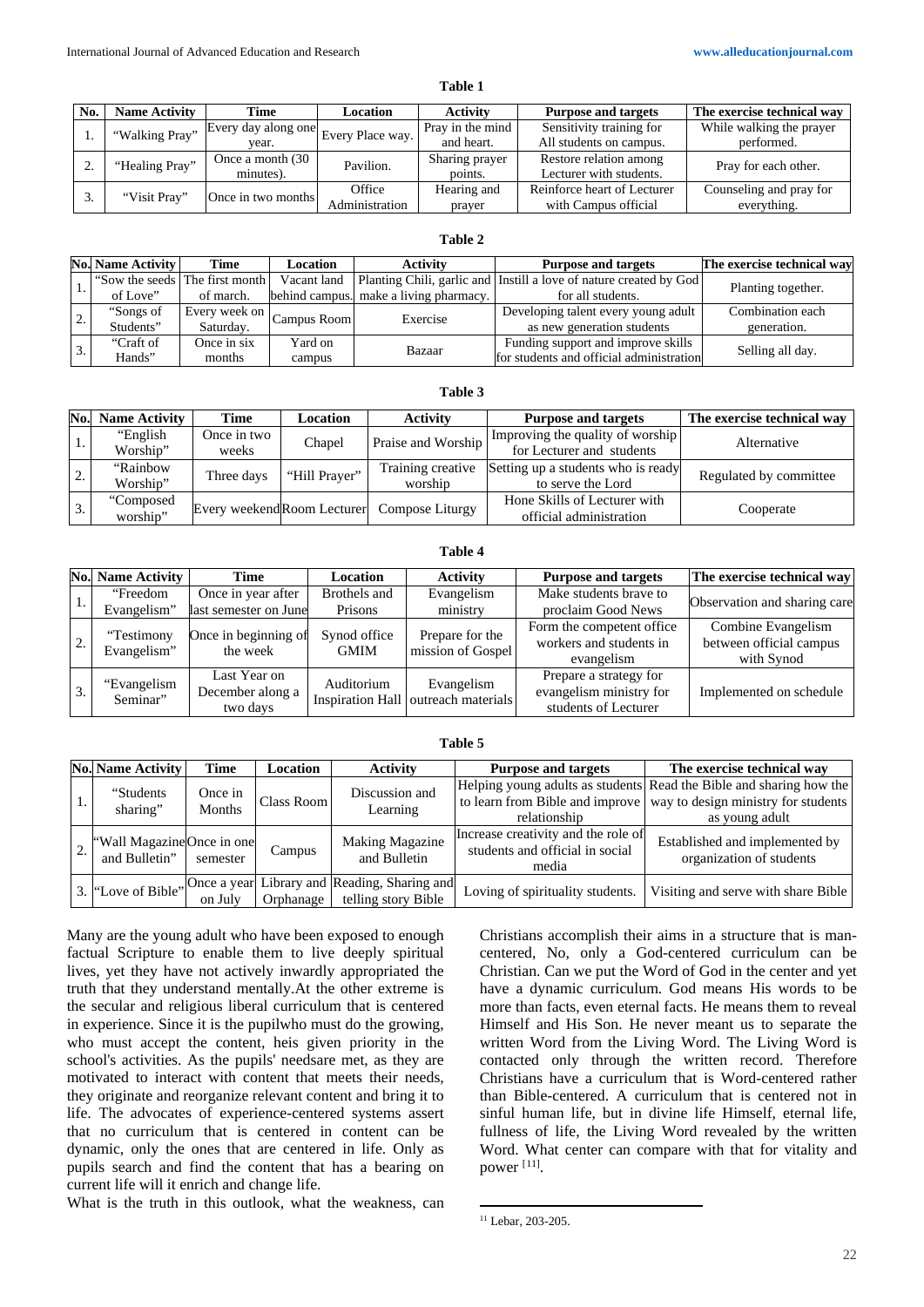According Campbel Wyckoff the form that this investigation into the life stream of the learner took was twofold: an analysis of areas of human experience and an analysis of Christian character traits. These were then developed into a crosshatch, so that the desirable and undesirable traits in various areas of experience would be defined. The organizing principle of the curriculum from the view point of the Christian gospels is to be found in the changing needs and experiences of the individual as these include his relation to (1) God as revealed in Jesus Christ; (2) his fellow men and human society; (3) his place in the work of the world; (4) the Christian fellowship, the church; (5) the continuous process of history viewed as a carrier of the divine purpose and revealer of the moral law; (6) the universe in all its wonder and complexity. This was an attempt to base curriculum upon a theologically oriented purpose and an integral rather than merely selective organizing principle, both Christian and educational at the same time, giving sample emphasis to the experience of the learner, the content of the Christian faith, and the demands of the Christian life<sup>[[12\]](#page-4-0)</sup>.

Another variable that complicates curriculum development is the environment in which it occurs, which is highly complex and constantly changing. To remain effective, the curriculum must be designed and modified to reflect the changes in society at large, changes in the local school, and changes in the students. Failure to consider and adjust for these changes would be tantamount to learning how to operate a car without ever putting it in traffic. In addition to curricular change being a highly complex process, the perception and definition of curriculum can be interpreted in a multitude of ways  $[13]$ . Curriculum implications for the development of these traits might then be drawn. The purpose of the curriculum of Christian education is to confront individuals with the eternal gospel, and to nurture within them a life of faith, hope and love in keeping with the gospel of Jesus as savior.

Finally Christian Character of Education is the education process that will shape the character of the young adult as Christian student to find their identity, hone and explore the potential to make them as young people who have integrity and character of Christ in their lives so it can be a channel of blessing and be imago Dei for the glory of the Lord with their lives. Program POWER will be forming Christian Character of Education as part of long life process to teaching student in cognitive aspect but also in practice their spiritual life.

#### **B. Scope of Content**

The complete of curriculum depends on scope of content. In the part of introduction as I said the scope of this research includes the character Christian Education in Jesus Christ itself and also all students as young adult who are taught even wider than that on the whole for all associated with the development of Christian character proper education. Proposed curriculum is expected to answer and give an idea of how important a Christian education that is not only based on academic or cognitive but also the impact of the growth and development of Christian education and Christian character education. This study already describe

 $\overline{a}$ 

the two essential things: *first*, the importance of designing appropriate curriculum based on Christian educational development. *Second,* the meaning and character Christian education curriculum development patterns in the implementation of Christian education.

My own designing curriculum appropriate focus in integrated of Ralph Tyler and Maria Harris concept, so I'm trying to honestly about what the young adult needed especially as student in their Christian Education background at Christian University of Indonesia in Tomohon as students. Following every step stage of Christian Education develop the Christian Character of Education in their meaning become real implementation as young people believer. These research give contribution for Christian University of Indonesia in Tomohon to design a curriculum character Christian education based on reality of learning by experiences and forming by family and college or University become fashioning the people to practical implementation. Their character is the result of their curriculum process.

# **C. Biblical and Theological Foundation**

A Christian philosophy of teaching begins in the Bible and forms part of the larger concept of Christian education. A clearly defined mandate and goal mesh precisely with the Bible's remarkable insights into the teacher, student, and God to form a stable superstructure. Each Christian teacher constructs a personal philosophy of teaching by correctly or incorrectly understanding the biblical framework. Therefore, the lifelong challenge to build a truly Christian philosophy correctly starts by examining each component part furnished by the Scripture. Christian teaching traces its roots back to the earliest days of man on the earth. God began teaching when He placed a restriction on man's behavior in the Garden of Eden. After the Fall, the need for teaching increased. Godly parents passed down crucial spiritual information from one generation to the next till God formalized parental responsibility by commanding them to teach their children (Deuteronomy 6). Because the Law functioned within a theocracy, spiritual training largely depended on the family but received reinforcement from the whole social, economic, political, and religious system. Though prophets were occasionally sent to other lands (Jonah), the focus of teaching during the Old Testament remained on the people who lived in the land of Israel. Jesus Christ would first articulate the idea of teaching everyone everywhere.

Christian teachers should stop long enough to consider how creatively God gave His revelation. Too much teaching methodology copies traditional models which may or may not reflect a Christian (not to mention creative) perspective. Because the Bible is largely a propositional document, some Christian teachers primarily present propositional and verbal explanations of biblical truth. But consider the incredible variety of methods and extremely diverse ways God used to communicate His Word.

- 1. He spoke directly and audibly from heaven.
- 2. He wrote on tablets of stone.
- 3. He became flesh.
- 4. He revealed Himself in supernatural beings.
- 5. He gave vivid dreams and visions.
- 6. He drew on walls of palaces.
- 7. He made animals talk.

<span id="page-4-0"></span><sup>12</sup> *Campbel 36-37.*

<span id="page-4-1"></span><sup>13</sup> Kenneth O. Gangel and James C. Wilhoit, *The Christian Educator's Handbook on Adult Education,* (Michigan: Grand Rapis Baker Books), 1993, 7-8.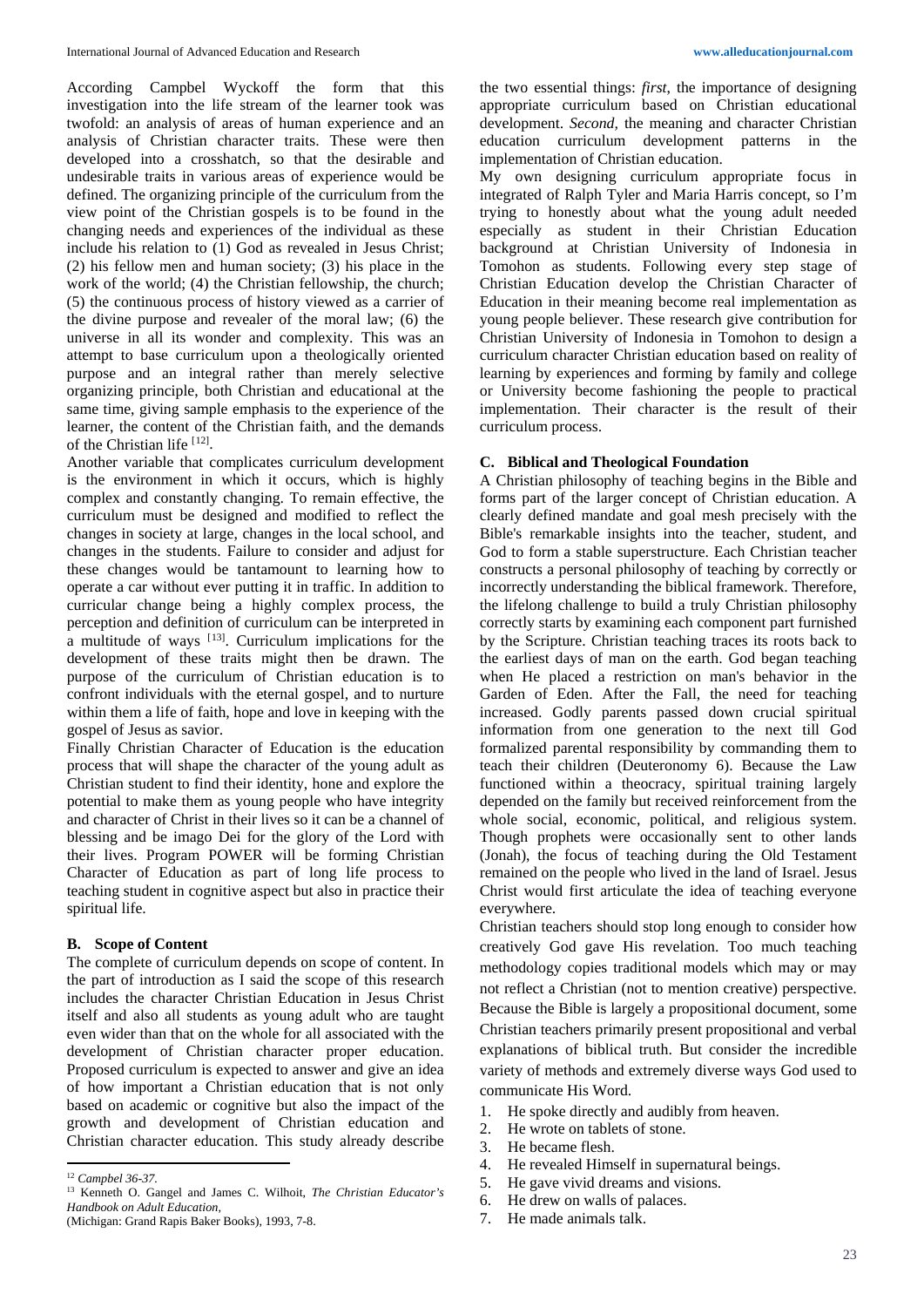- 8. He voiced truth through human prophets.
- 9. He composed poetry.
- 10. He provided visual reminders of promises [[14\]](#page-5-0).

In one sense the mandate for Christian teaching assumes a goal. Those who learn about God must respond positively to Him. Almost invariably, when the goal of Christian teaching is raised, the word maturity surfaces. We seem to assume a common definition for this key word but such an assumption produces confusion. Scripture uses at least three different words as both goals for teaching and measures of maturity. Maturity should manifest itself in relationships, morality, and theology. First Timothy, Hebrews, and Ephesians state these marks of maturity clearly. As themes, we find them everywhere in the Bible. But the clarity of expression in these particular passages makes them ideal summaries.

Timothy 1:5: *"The goal of this command is love, which comes from a pure heart and a good conscience and a sincere faith."* For purposes, the substance of the verse is really straight forward and hardly astonishing. Paul intends his teaching to produce love in the life of the student. Until that was accomplished, the goal for his instruction was not achieved. This simple verse ties vast amounts of the New Testament together. Note how the following passages focus on love

- 1. The first commandment (Matt. 22:37-38)
- 2. The second commandment (v. 39)
- 3. The distinguishing mark of a disciple (John 13:35)
- 4. The fruit of the Spirit (Gal. 5:22-23)
- 5. The fruit superior to the gift (1 Cor. 13:1)
- 6. The way to tell if a man loves God  $(1$  John 4:20) <sup>[[15](#page-5-1)]</sup>

Bible foundations necessary for accomplished the purpose Christian Education to put and forming Character Christian Education in student mindset. Focus on learning followed the real example basis on Bible guiding become not just as command but working in God will and purpose. Like Timothy as young adult but God still show and give His power and authority in his life. Bible support and empowering young adult as new generation to followed Jesus character. Jesus is Love and justice, His almighty, His creator, His Father, Holy Spirit and Son. Jesus is great Master and source of wisdom. The fear of God will make the students begin in knowledge of truth. Character based on Bible become practice curriculum in all activity of Christian Education process.

#### **D. Method of Education**

Education need method and the one way through teaching but also have variation of teacher or lecturer because talking about Christian Education is meaning of process in learning. Lots of options among others are playing, showing, involving, discuss, and the creation of lecturers or teacher. How to teaching the Christian Character of education

 $\overline{a}$ 

through ever course and make discussion in class room or questions for sharing, critical response each other and in practice exercise the program POWER because it is already systematic and my own designing for one year with the schedule. To forming and teaching about character it's must followed by exercise the program directly from student with lecturer or teacher.

A teacher or lecturer is an instructor whose duty is to impart knowledge about a particular subject following a systematic, methodical procedure. A teacher of religion has a call to be more than an instructor of the truths of faith. It is a call that involves the goal of motivating and inspiring learners to be prepared to make an active response to those truths in their practical application to life. Formal teachers of religion are those persons affiliated with a church community and appointed to teach in church-related schools or college/University. They may hold classes for children as well as for young adults or may provide tutoring when needed. They may be called upon to participate in team teaching programs or in other related learning experience groups, such as liturgical ceremonies, study clubs, forums, and similar controlled situations. Other persons who indirectly give public witness to their faith as they serve in various ministries may be considered informal teachers of religion, insofar as religion is sometimes "caught rather than taught." Parents in family who realize their vocation to hand down the tenets of faith from one generation to another by their word and example also fit in this category. They teach more formally when they consciously plan ways of sharing their faith convictions with their children, for example, by arranging specific times for family discussions on matters of faith and morals as they relate to current events in everyday living.

In view of future trends resulting from such phenomena as population mobility and rapidly developing communication technology, a teacher of religion may need to cultivate the all-important role of a prophet, one called to interpret the revelation of God as manifested through the signs of the times and in contemporary situations. It is to be understood that no one teacher can be expected to excel in all of these qualifications, but that all are challenged to be open to the Spirit, to people, and to new ideas, and to be ready and willing to grow in the art of learning even as they expect their students to do so. A learning experience is one that effects a change in a person. This not only applies to students, but to the teacher as well. It has been aptly said that a good teacher is simply a more experienced learner and an expert is one committed to continuing self-improvement. See also Curriculum; Evaluation; Instruction; Laboratory School; Learning Theory; Methodology; Parent-Teacher Relations; Professional Study; Team Teaching; Theology and Education<sup>[[16](#page-5-2)]</sup>.

<u>.</u>

<span id="page-5-2"></span><span id="page-5-0"></span><sup>&</sup>lt;sup>14</sup> Kenneth, 61-62.

<span id="page-5-1"></span><sup>15</sup> Kenneth, 64.

<sup>16</sup> Iris V. Cully and Kendig Brubakker Cully, *Harper's Encyclopedia of Religious Education,* (New

York: Harper & Row, Publisher, San Fransisco), 1990, 636.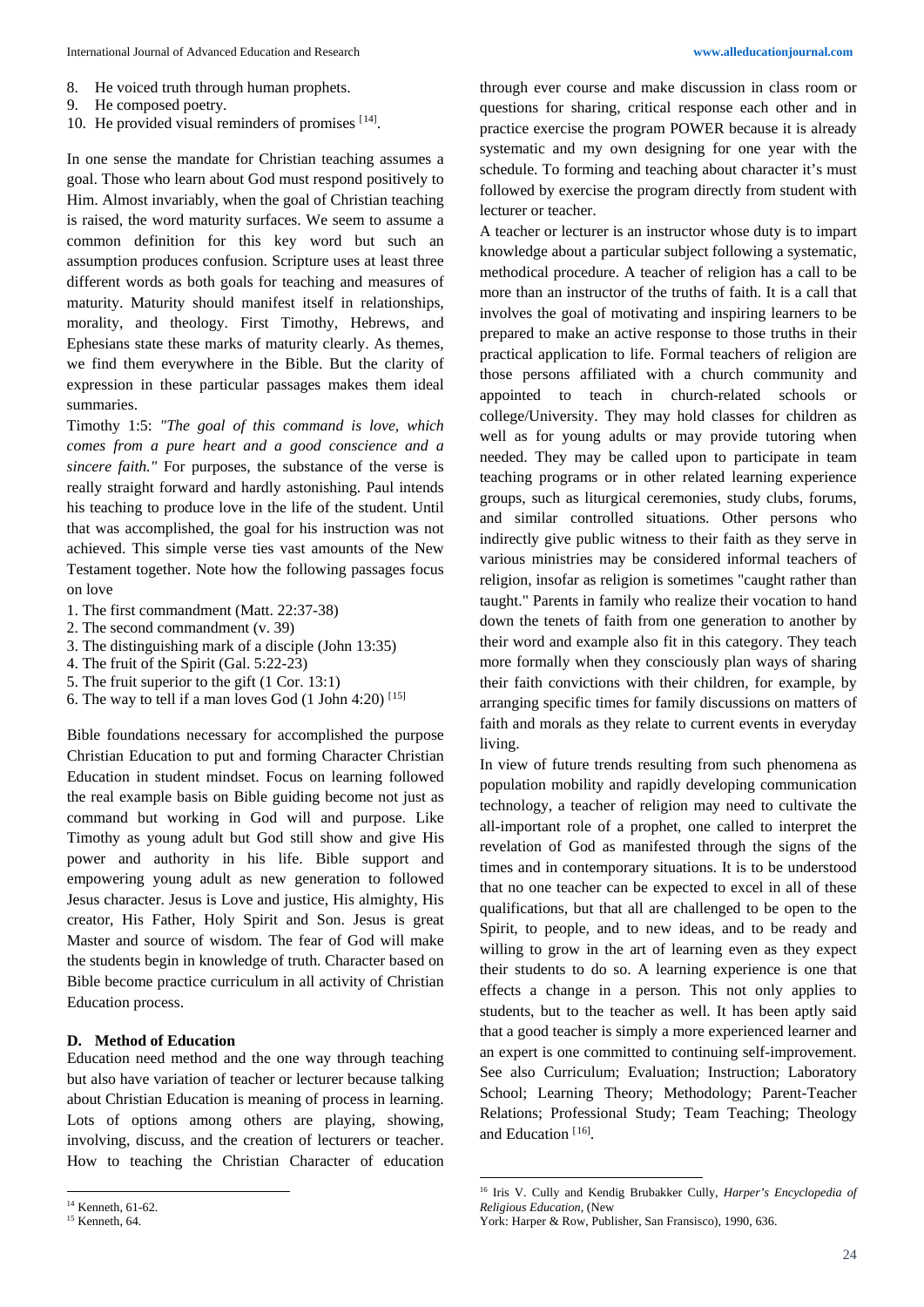| <b>Stubblefield</b>                                                                        | Merriam & Ferro                                                                                  | <b>Hershev</b>                              |
|--------------------------------------------------------------------------------------------|--------------------------------------------------------------------------------------------------|---------------------------------------------|
| Bible teaching program for each                                                            | Develop a clear statement of mission purpose and Give away responsibility (active participation) |                                             |
| young adult                                                                                | goal                                                                                             | Focus on a faith that matters (relevant)    |
| Special discipleship training,                                                             | Organizations Models: Kerygma: proclamation                                                      |                                             |
| mission education, music                                                                   | Koinonia: fellowship Diakonia: service Didache:                                                  | Opportunities for be-longing (intimacy)     |
| programs                                                                                   | teaching Martyria: witness                                                                       |                                             |
| Special classes for the divorced $\&$                                                      | Don't isolate as an age-group                                                                    | Reach out the local community               |
| always single                                                                              |                                                                                                  |                                             |
| Marriage Effectiveness Classes:                                                            |                                                                                                  | Sensitivity to newcomers Give them owner    |
| Spouse & Parenting & young adult                                                           | Don't equate single                                                                              | ship of the program Affirm their diversity. |
|                                                                                            |                                                                                                  | Survey needs                                |
| Sensitivity to blended families $\&$<br>needs Attractive church facilities<br>for children | Respect them as adults Promote terminal/focused<br>classes, workshops & retreats                 |                                             |
|                                                                                            |                                                                                                  |                                             |

**Table 6**

According David Edwards in book of Kenneth Christian Education Handbook of teaching his emphasized a four part definition of the Christian college which may bear repeating here: *A Christian college is a postsecondary institution of learning which takes seriously an evangelical doctrinal statement; classes in Bible and Christian ministry; a distinctively Christian philosophy of education and life; and the quality of spiritual life on campus.* Such a definition can apply to a Christian liberal arts college or university with the broadest of programs or to a small Bible institute or seminary with a single-purpose curriculum. In fulfilling the definition a Christian institution finds is uniqueness by emphasizing at least three basic components: evangelical commitment (the serious view of a doctrinal statement with faculty and board compliance); ecclesiastical allegiance (a willingness to serve the body of Christ in general as well as the sponsoring denomination where appropriate); and educational quality (a willingness to submit the institution to analysis and approval by the appropriate professional accrediting and certifying agencies)<sup>[[17\]](#page-6-0)</sup>.

The students related teacher or lecturer will vary his teaching methods, expand his grading methods, consider ability sectioning if possible, provide tutorial time when necessary, and provide out of class audio and visual material to support classroom learning experiences. Studentsrelatedness also finds form in contract learning. One could argue that a learning contract constitutes a teaching methodology, not a form of students-relatedness. The method of teaching for college can improve according the needed of students as decision of curriculum teaching particularly for Christian University of Indonesia in Tomohon to preparing future on campus for church or institution college and University. The method for teaching can creative but stay in corridor of Bible teaching base on Jesus teaching and include of curriculum to describe character in image of God.

# **E. Conclusion (A summary)**

Don't let anyone look down on you because you are young, but set an example for the believers in speech, in life, in love, in faith and in purity (1 Timothy 4:12). Character is all about image of God in behavior of person especially for young adult. Jesus needed young adult who want to give his/her self for Jesus. We can see the Character but also some very deep inside we hide, because character is all about in our self as human being especially as young adult.

<span id="page-6-0"></span>l

Character are personality, nature, disposition, temperament, temper, mentality, turn of mind, psychology, psyche, constitution, make-up, make, stamp, mould, cast; Morepersona; attributes, features, qualities, properties, traits; essential quality, essence, sum and substance, individuality, identity, distinctiveness, uniqueness, spirit, ethos, complexion, key, tone, tenor, ambience, air, aura, feel, feeling the quality of being individual in an interesting or unusual way.

Christian Education is a lifelong process that requires maintenance, care, and teaching to help students and directing them to progress through each phase of life and move toward spiritual maturity and integrity with spiritual formation and transformation. Christian Character Education is so important because if a character can be in the form of a student with a strong will strengthen Christian Education to develop and strengthen the church makes people believe more stronger to face the challenges of life. Christian Character Education in the implementation based on 5 basic principles of curriculum and instruction 5 questions at the Christian University of Indonesia in Tomohon organized with clear educational goals to expand services and to lay the basic Christian education program.

How can I make that goal can be achieved is by design a Christian education program covering all the content requirements that must be fulfilled to achieve the competency standards of Christian Education prerequisite not only meet compliance achievement in academic knowledge but also the daily implementation of the curriculum as a whole so handy and maximum. Meet academic standards through each course that is specifically for Christian Education program planning need curriculum design that is capable of administering and managing to get everything running smoothly and includes a balance to produce effective teaching. Evaluation is needed in determining the success of the planting concept for Christian Character Education because of it can also be distinguished which learning outcomes either in theory or based on experiential learning. Design curriculum eventually involving many stakeholders including the entire teacher or lecturer for the realization of the development of Christian Character Education. Cognitive skills and abilities will make Christian Character Education functioning and useful for academic improvement at follow its implementation.

#### **References**

1. Cully, Iris V and Kendig Brubakker Cully. Harper's